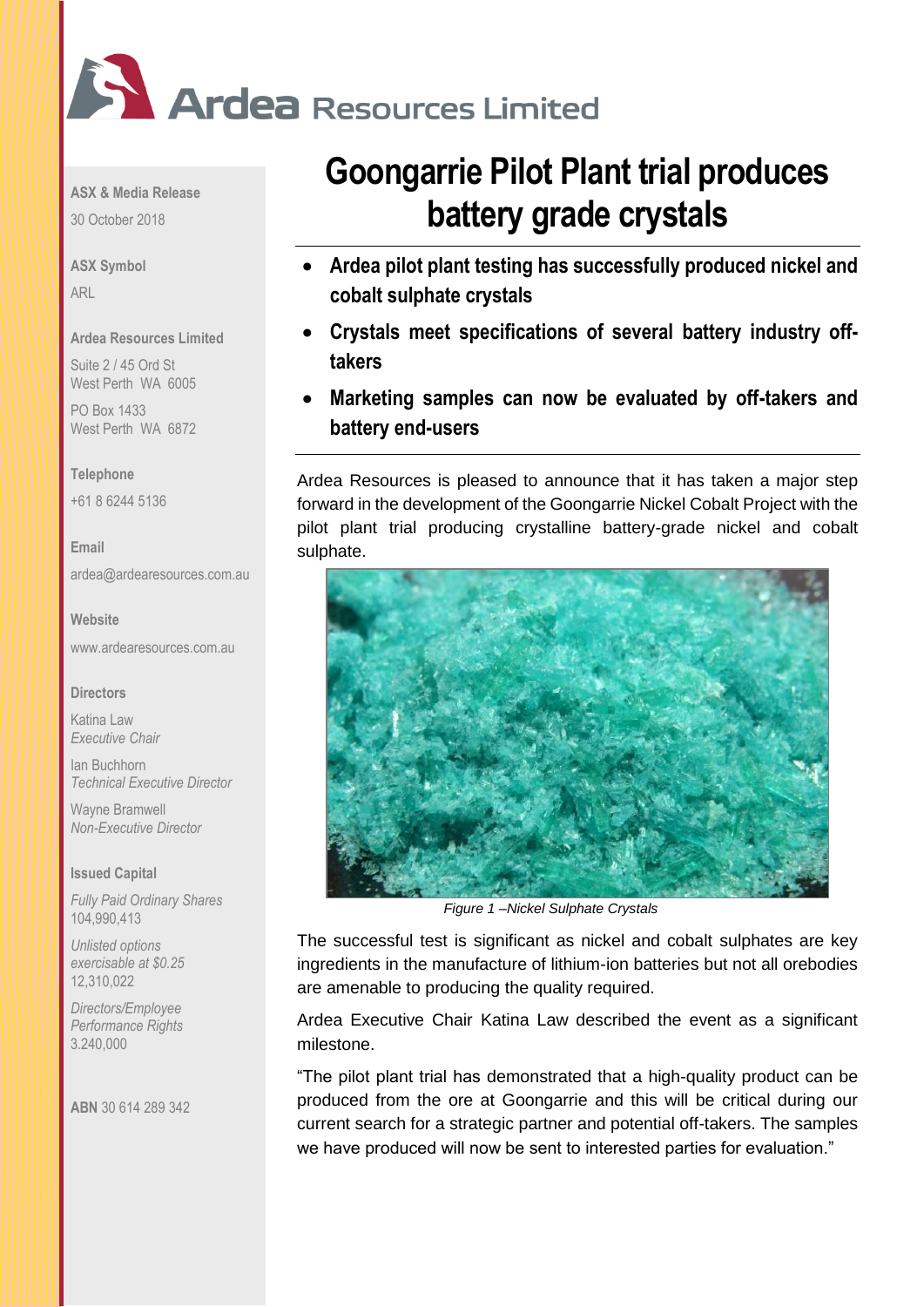## **Ardea** Resources Limited

The Ardea pilot plant testing utilised the refined Goongarrie flowsheet which is an optimised version of the PFS flowsheet. Piloting has produced crystals that meet the strict specifications of several potential offtakers including trading houses and electric car manufacturers.

### **Pilot Plant Trial Overview**

The pilot plant run was completed in two stages. In the first stage, continuous piloting produced a Mixed Sulphide Product (MSP). Leaching extractions for nickel and cobalt for Goongarrie goethite ore exceeded 95% in continuous piloting, using the refined Goongarrie flowsheet.

In the second stage, which was completed at SGS in Perth, the MSP was refined using pressure oxidation, neutralisation, solvent extraction and ion exchange to produce battery grade crystals.

The pilot plant testing forms part of the Definitive Feasibility Study programs that are currently underway following the release of the positive Pre-Feasibility Study results in March 2018 (see ASX announcement 28 March 2018).



*Figure 2 - Nickel Sulphate Crystals*



*Figure 3 - Cobalt Sulphate Crystals*